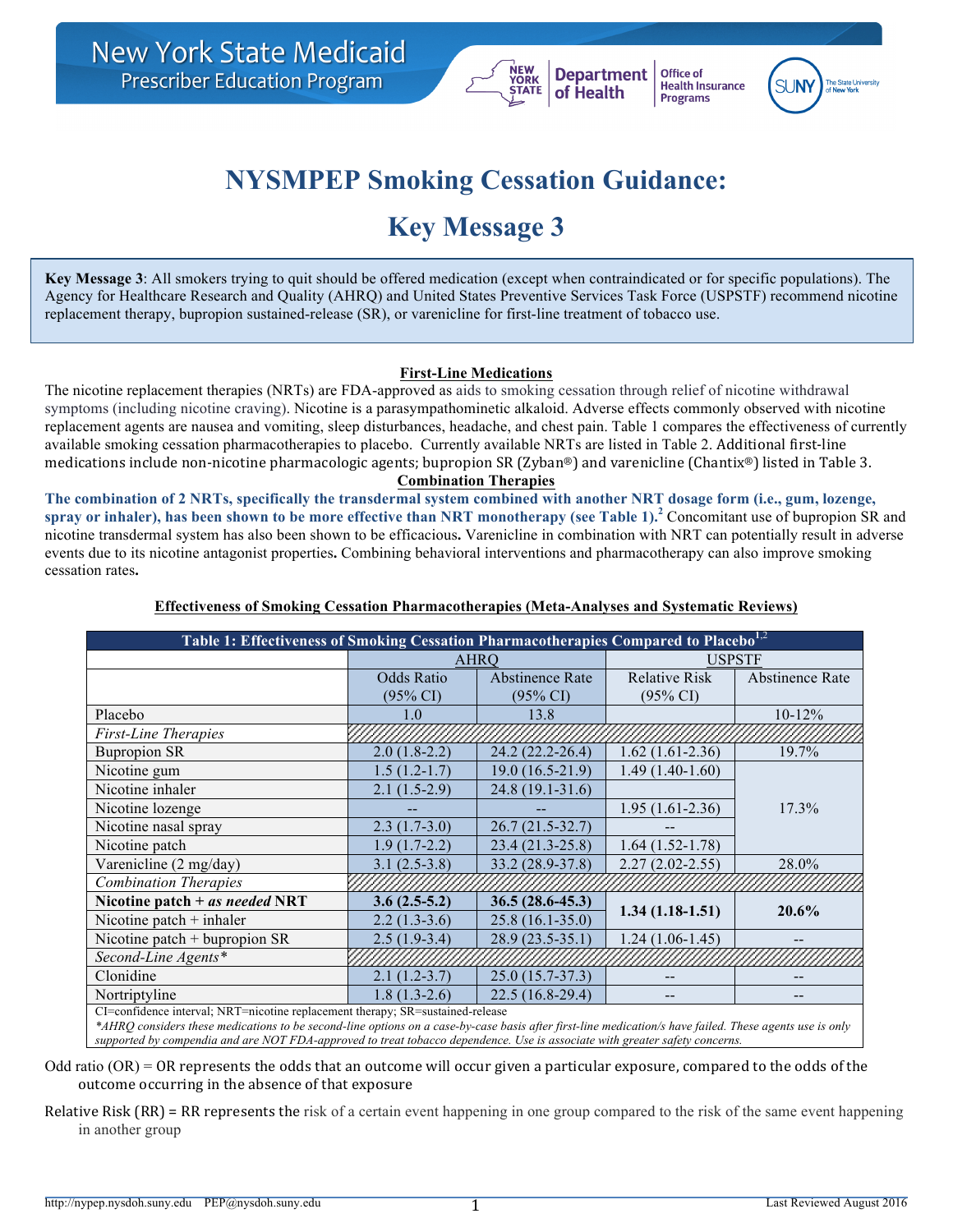## **New York State Medicaid Prescriber Education Program**



Office of<br>Health Insurance<br>Programs



| <b>Table 2: Nicotine Replacement Therapies<sup>1-6</sup></b> |                                                                                  |                                                                                                                                                                                                                                                                                                                                                                                                         |                                                                                                                                                                                                                                       |                                                                 |                                                                                                                                                                                     |                                                                                                                                                                                                      |
|--------------------------------------------------------------|----------------------------------------------------------------------------------|---------------------------------------------------------------------------------------------------------------------------------------------------------------------------------------------------------------------------------------------------------------------------------------------------------------------------------------------------------------------------------------------------------|---------------------------------------------------------------------------------------------------------------------------------------------------------------------------------------------------------------------------------------|-----------------------------------------------------------------|-------------------------------------------------------------------------------------------------------------------------------------------------------------------------------------|------------------------------------------------------------------------------------------------------------------------------------------------------------------------------------------------------|
| Products*                                                    | Availability                                                                     | <b>Dosage</b>                                                                                                                                                                                                                                                                                                                                                                                           | Administration                                                                                                                                                                                                                        | <b>Common Side</b><br><b>Effects</b>                            | <b>Warnings</b> and<br><b>Precautions</b>                                                                                                                                           | <b>Additional</b><br>Concerns**                                                                                                                                                                      |
| Gum                                                          | 2 and 4 mg<br>Nicorette®,<br>generic                                             | Based on time to $Ist$ cigarette of<br>$dav$ :<br>$>30$ min $-2$ mg<br>$<$ 30 min – 4 mg<br><b>Based on CPD:</b><br>$<$ 25 – 2 mg<br>$>25 - 4$ mg<br>Weeks 1-6: 1 piece every 1-2 h<br>(Use at least 9 pieces of gum /day<br>for the first 6 weeks of therapy to<br>improve success rate)<br>Weeks 7-9: 1 piece every 2-4 h<br>Weeks 10-12: 1 piece every 4-8 h<br>MDD: 24 pieces<br>Duration: 12 weeks | Chew gum slowly until it tingles then park<br>it between check and gum.<br>When tingle is gone, repeat.<br>Do not eat or drink for 15 minutes before or<br>during chewing.<br>Do not swallow.                                         | Mouth soreness.<br>hiccups,<br>dyspepsia, jaw<br>ache           | Avoid in patients with<br>dental disease and TMJ<br>Use with caution in<br>patients on a sodium-<br>restricted diet (11 mg of<br>sodium/piece of gum)                               | Cardiovascular:<br>Nicotine can increase<br>heart rate and blood<br>pressure; avoid use<br>during immediate post-<br>myocardial infarction<br>period, in serious<br>arrhythmias, or severe<br>angina |
| <b>Inhaler</b>                                               | 10 mg/cartridge<br>delivering 4 mg<br>of nicotine<br><b>Nicotrol®</b><br>Inhaler | 6 to 16 cartridges $(24 \text{ to } 64 \text{ mg})$<br>per day for up to 12 wks,<br>followed by gradual taper over 6-<br>12 wks<br>MDD: 16 cartridges<br>Duration: 6 months                                                                                                                                                                                                                             | Best effect achieved by frequent continuous<br>puffing (20 minutes).                                                                                                                                                                  | Local irritation,<br>cough, rhinitis,<br>dyspepsia,<br>headache | Use with caution in<br>bronchospastic airway<br>disease.<br>For patients with severe<br>bronchospastic airway<br>disease other forms of<br>nicotine replacement are<br>recommended. | Gastrointestinal:<br>Nicotine can delay<br>healing of active peptic<br>ulcer disease<br><b>Use during</b><br>pregnancy:<br>Evidence on the<br>benefits of these                                      |
| Lozenge                                                      | 2 and 4 mg<br>Nicorette®,<br>generic                                             | Based on time to $Ist$ cigarette of<br>day:<br>$>30$ min $-2$ mg<br>$<$ 30 min – 4 mg<br>Weeks 1-6: 1 piece every 1-2 h<br>(Use at least 9 lozenges/day for<br>the first 6 weeks of therapy to<br>improve success rate)<br>Weeks 7-9: 1 piece every 2-4 h<br>Weeks 10-12: 1 piece every 4-8 h<br>MDD: 20 lozenges<br>Duration: 12 weeks                                                                 | Allow lozenge to slowly dissolve in the<br>mouth over 20 to 30 minutes, occasionally<br>moving from one side of mouth to other.<br>Do not eat or drink for 15 minutes before or<br>during use.<br>Do not chew or swallow the lozenge. | Nausea, hiccups,<br>heartburn,<br>headache, cough               | Use with caution in<br>patients with dental<br>disease<br>Use with caution in<br>patients on a sodium-<br>restricted diet (18 mg of<br>sodium/lozenge)                              | therapies to achieve<br>tobacco cessation in<br>pregnant women is<br>inadequate, and the<br>benefits-to-harms ratio<br>cannot be determined.                                                         |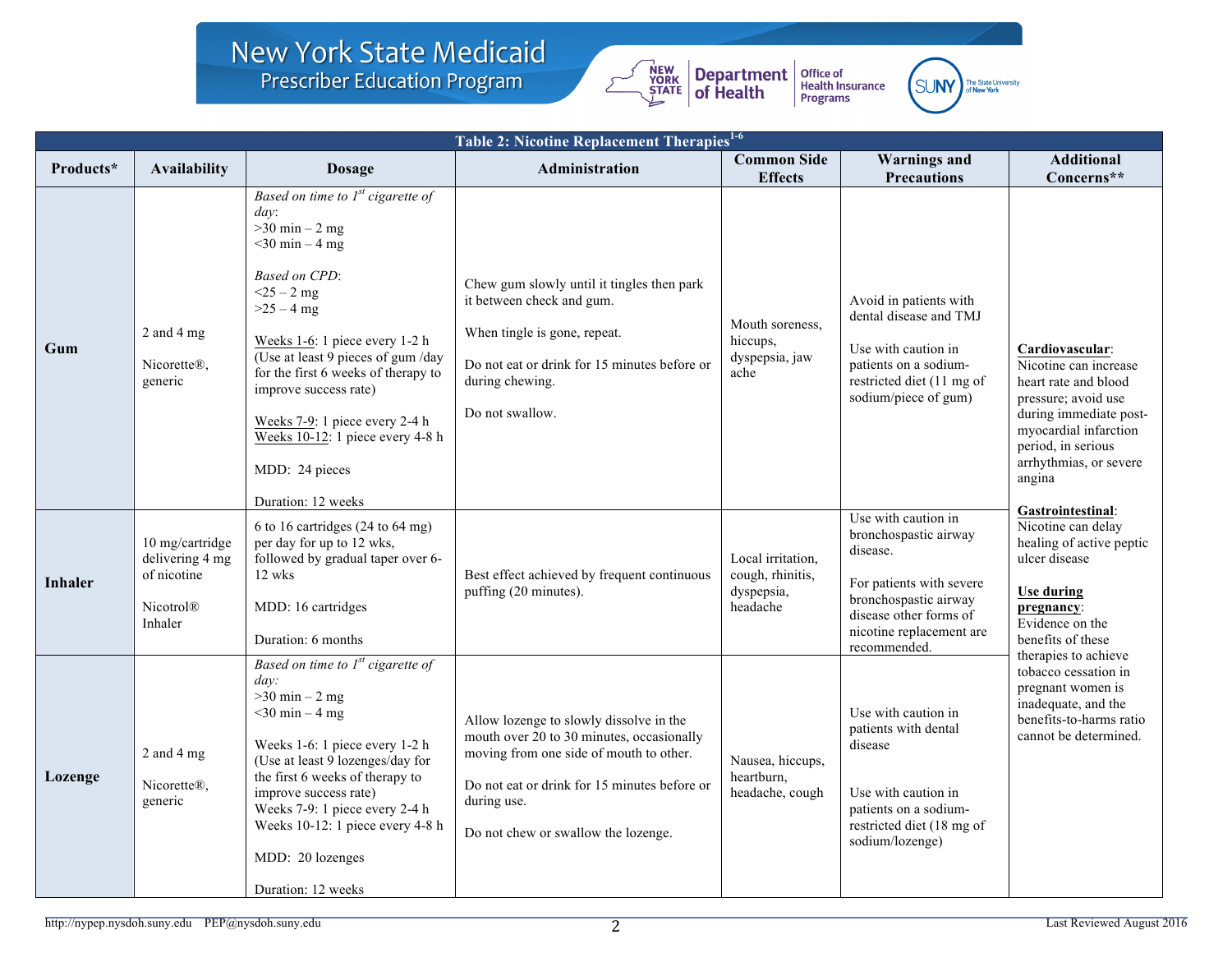## New York State Medicaid **Prescriber Education Program**



Office of<br>Health Insurance<br>Programs



| <b>Table 2: Nicotine Replacement Therapies<sup>1-6</sup></b>                                                                                                                                                                                                                                                 |                                                                                                                                      |                                                                                                                                                                                                            |                                                                                                                                                                                                                                                                                                                                                                                                                                                                                |                                                                         |                                                                                                                                                                                                                                                |                                 |
|--------------------------------------------------------------------------------------------------------------------------------------------------------------------------------------------------------------------------------------------------------------------------------------------------------------|--------------------------------------------------------------------------------------------------------------------------------------|------------------------------------------------------------------------------------------------------------------------------------------------------------------------------------------------------------|--------------------------------------------------------------------------------------------------------------------------------------------------------------------------------------------------------------------------------------------------------------------------------------------------------------------------------------------------------------------------------------------------------------------------------------------------------------------------------|-------------------------------------------------------------------------|------------------------------------------------------------------------------------------------------------------------------------------------------------------------------------------------------------------------------------------------|---------------------------------|
| Products*                                                                                                                                                                                                                                                                                                    | <b>Availability</b>                                                                                                                  | <b>Dosage</b>                                                                                                                                                                                              | <b>Administration</b>                                                                                                                                                                                                                                                                                                                                                                                                                                                          | <b>Common Side</b><br><b>Effects</b>                                    | <b>Warnings and</b><br><b>Precautions</b>                                                                                                                                                                                                      | <b>Additional</b><br>Concerns** |
| <b>Nasal spray</b>                                                                                                                                                                                                                                                                                           | 10 mL metered<br>spray bottle, 10<br>mg/mL<br>Each actuation<br>delivers $0.5 \text{ mg}$<br>of nicotine<br>Nicotrol <sup>®</sup> NS | 1 to 2 doses per h<br>$(1$ dose = 1 spray in each nostril)<br>MDD: 40 doses<br>Duration: 3 months                                                                                                          | Administer with head tilted slightly back;<br>do not sniff or inhale while spraying.                                                                                                                                                                                                                                                                                                                                                                                           | Nasal irritation,<br>headache, back<br>pain, dyspepsia,<br>constipation | Avoid in severe reactive<br>airway disease and<br>chronic nasal disorders                                                                                                                                                                      |                                 |
| Patch                                                                                                                                                                                                                                                                                                        | 7 mg/24 h,<br>14 mg/24 h,<br>$21 \text{ mg}/24 \text{ h}$<br>Nicoderm CQ®,<br>generic                                                | <b>Based on CPD:</b><br>$\leq$ 10: 14 mg daily for 4-6 wks,<br>then 7 mg daily for 2 wks<br>$>10:21$ mg daily for 4-6 wks,<br>then 14 mg daily for 2 wks, then<br>7 mg daily for 2 wks<br>Duration: 10 wks | At start of each day, apply new patch on<br>relatively hairless location between neck<br>and waist. Wash hands after applying or<br>removing patch.<br>Rotate site to reduce local skin irritation.<br>The patch may be worn for 16-24 h. If<br>patient craves a cigarette first thing in the<br>morning the patch can be worn for up to 24<br>h. If the patient has vivid dreams or other<br>sleep disturbances, remove before bedtime<br>and apply new patch in the morning. | Skin reactions,<br>headache,<br>insomnia, vivid<br>dreams               | If skin redness does not<br>subside after 4 days, or<br>rash or swelling occurs,<br>discontinue use.<br>Contains aluminum;<br>remove before MRI.<br>Patches should not be cut.<br>Patients should only apply<br>patch during a 24 h<br>period. |                                 |
| CPD=cigarettes per day; h= hours; MDD=maximum daily dose; MRI=magnetic resonance imaging; wks= weeks<br>*The gum, lozenge, and patch are available over-the-counter, while the inhaler and nasal spray are available by prescription only.<br>** These concerns apply to all nicotine replacement therapies. |                                                                                                                                      |                                                                                                                                                                                                            |                                                                                                                                                                                                                                                                                                                                                                                                                                                                                |                                                                         |                                                                                                                                                                                                                                                |                                 |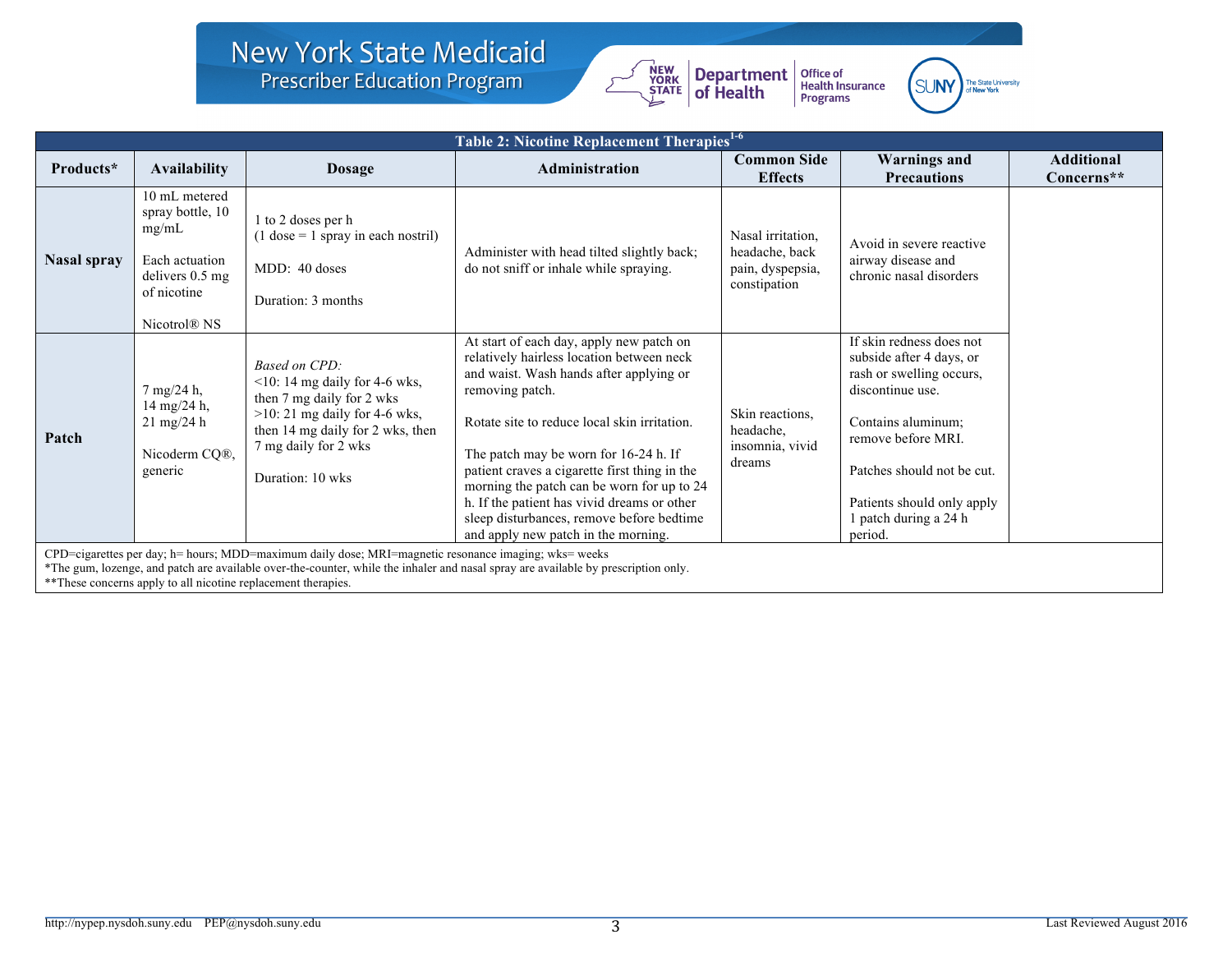### New York State Medicaid **Prescriber Education Program**



Office of<br>Health Insurance<br>Programs



| Table 3: Non-Nicotine Pharmacologic Agents <sup>1-4,7,8</sup> |                                                     |                                                                                                                                                          |                                                                                                                                                                                                                                                                                                                                                                                                                                                                                                                                                                                                                                                                                                                                                                       |                                                                                                                               |                                                                                                                                                                                                                                                                                                                                                                                                                                                                                                                                                                                                                                                                                                                                                                                                                                                                                                                                                                                                |  |
|---------------------------------------------------------------|-----------------------------------------------------|----------------------------------------------------------------------------------------------------------------------------------------------------------|-----------------------------------------------------------------------------------------------------------------------------------------------------------------------------------------------------------------------------------------------------------------------------------------------------------------------------------------------------------------------------------------------------------------------------------------------------------------------------------------------------------------------------------------------------------------------------------------------------------------------------------------------------------------------------------------------------------------------------------------------------------------------|-------------------------------------------------------------------------------------------------------------------------------|------------------------------------------------------------------------------------------------------------------------------------------------------------------------------------------------------------------------------------------------------------------------------------------------------------------------------------------------------------------------------------------------------------------------------------------------------------------------------------------------------------------------------------------------------------------------------------------------------------------------------------------------------------------------------------------------------------------------------------------------------------------------------------------------------------------------------------------------------------------------------------------------------------------------------------------------------------------------------------------------|--|
| Products*                                                     | <b>Availability</b>                                 | <b>Mechanism of</b><br><b>Action</b>                                                                                                                     | <b>Dosage and Administration</b>                                                                                                                                                                                                                                                                                                                                                                                                                                                                                                                                                                                                                                                                                                                                      | <b>Side Effects</b>                                                                                                           | <b>Other Safety Concerns</b>                                                                                                                                                                                                                                                                                                                                                                                                                                                                                                                                                                                                                                                                                                                                                                                                                                                                                                                                                                   |  |
| <b>Bupropion</b><br>SR                                        | 150 mg tablets<br>Zyban®,<br>generic                | Aminoketone<br>antidepressant<br>Inhibition of<br>noradrenergic or<br>dopaminergic<br>neuronal uptake<br>and nicotinic<br>acetylcholinergic<br>receptors | 150 mg PO every morning for 3 days, then 150 mg<br>twice daily (at least 8 h apart)<br>MDD 300 mg; reduce dose to 150 mg every other day<br>in patients with moderate-to-severe hepatic impairment<br>(Child-Pugh B or C). Consider reducing the dose or<br>frequency in patients with mild hepatic impairment<br>(Child-Pugh A) or renal impairment (GFR <90<br>mL/min<br>Duration: 7-12 wks, up to 6 months<br>Therapy should be initiated before the patient's planned<br>quit day, while the patient is still smoking. The targeted<br>quit day should be within the first 2 weeks of bupropion<br>SR therapy. It takes approximately 1 week of treatment<br>to reach steady-state.<br>May be used in combination with nicotine replacement<br>transdermal system | Headache,<br>insomnia, dry<br>mouth,<br>dizziness,<br>tachycardia,<br>hypertension,<br>anxiety,<br>nausea.<br>arthralgia      | Contraindications:<br>$\bullet$<br>Seizure disorders<br>$\bullet$<br>Current/history of anorexia/bulimia<br>$\bullet$<br>Abrupt discontinuation of alcohol, benzodiazepines,<br>barbiturates, antiepileptic drugs<br>Do not use MAOIs with bupropion or within 14 days<br>$\bullet$<br>of stopping treatment with bupropion.<br>Do not use bupropion within 14 days of stopping a<br>MAOI.<br>$\bullet$<br>Do not initiate bupropion in patients being treated with<br>linezolid or intravenous methylene blue<br>Boxed warning: increased risk of suicidal thoughts;<br>neuropsychiatric events<br>Precautions:<br>Increased seizure risk<br>$\bullet$<br>$\bullet$<br>Hypertension: Monitor BP, especially if used<br>concurrently with nicotine replacement<br>Activation of mania/hypomania<br>$\bullet$<br>Psychosis and other neuropsychiatric reactions<br>Angle-closure glaucoma has occurred in patients with<br>untreated anatomically narrow angles treated with<br>antidepressants |  |
| Varenicline                                                   | $0.5$ and $1$ mg<br>tablets<br>Chantix <sup>®</sup> | Partial agonist of<br>$\alpha$ 4 $\beta$ 2 neuronal<br>nicotinic<br>acetylcholine<br>receptors                                                           | Days 1-3: 0.5 mg PO daily<br>Days 4-7: 0.5 mg PO twice daily<br>Days 8+: 1 mg PO twice daily<br>MDD 2 mg; reduce dose in severe renal dysfunction<br>(estimated CrCl <30 mL/minute)<br>Duration: 12 weeks; additional course of 12 weeks can<br>increase long-term abstinence<br>Begin varenicline 1 wk before targeted quit date OR<br>begin varenicline and then quit smoking between days 8<br>and 35 of varenicline treatment<br>Concomitant use of varenicline with nicotine<br>replacement therapy potentially can increase incidence<br>of adverse events                                                                                                                                                                                                      | Nausea,<br>vomiting,<br>constipation,<br>flatulence,<br>headache,<br>insomnia,<br>abnormal<br>dreams.<br>suicidal<br>ideation | Boxed warning: serious neuropsychiatric events<br>Precautions:<br>• New or worsening seizures.<br>Increased effects of alcohol have been reported.<br>Use caution driving or operating machinery until patient<br>knows how varenicline therapy will affect them.<br>New or worsening cardiovascular symptoms.<br>$\bullet$<br>Angioedema and hypersensitivity reactions.<br>Serious skin reactions.<br>Nausea is most common adverse reaction and a dose<br>$\bullet$<br>reduction may be needed.                                                                                                                                                                                                                                                                                                                                                                                                                                                                                             |  |

BP=blood pressure; CrCl=creatinine clearance; GFR=glomerular filtration rate; MAOI=monoamine oxidase inhibitor; MDD=maximum daily dose; PO=by mouth; SR=sustained-release